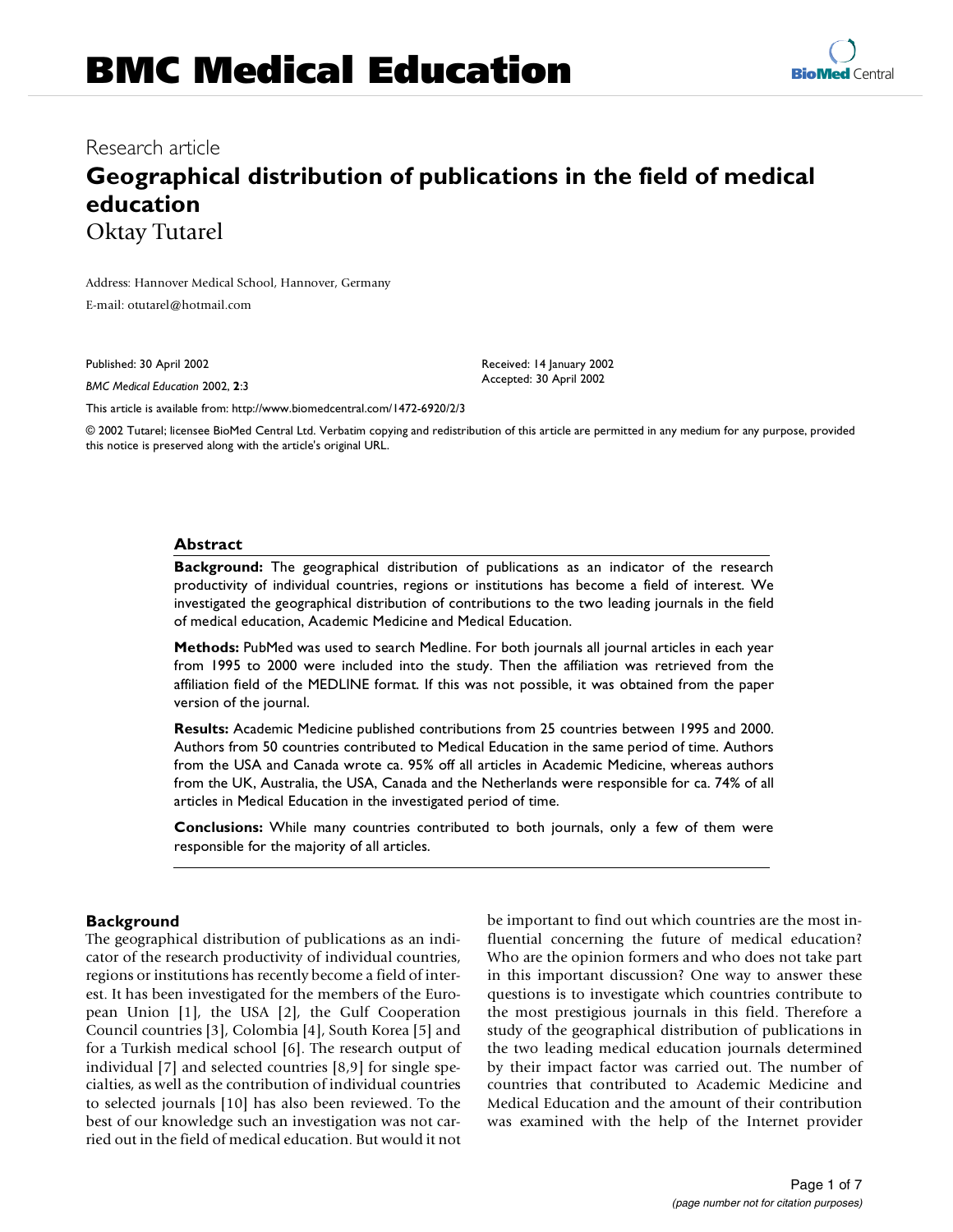PubMed, the Medline-database of the National Library of Medicine [11].

## **Methods**

#### *Medical education journals and their impact factor*

In the 1999 Journal Citation Reports-Science Edition [12] 13 journals were listed in the subject category "education, scientific disciplines". Academic Medicine had the highest impact factor with 1.472, followed by Medical Education with 0.958. All the remaining journals – not only those ones dealing with medical education, but also journals like the Journal of Biological Education – had an impact factor below 0.65. Six of the remaining eleven had an impact factor below 0.32. The third ranked medical education periodical was Medical Teacher with an IF of 0.574. Out of these 13 journals only Academic Medicine and Medical Education were listed in PubMed in each of the years from 1995 to 2000.

Nineteen journals were listed in PubMed under the MeSH heading "education, medical" [13]. Five of these journals were predecessors of some of the remaining 14 journals, e.g. the British Journal of Medical Education as the predecessor of Medical Education. Only four journals were listed in PubMed throughout the whole investigated period of time. These are Academic Medicine, Comprehensive Therapy, Health Policy and Medical Education. Out of this four only Academic Medicine and Medical Education were also listed in the subject category "education, scientific disciplines" of the 1999 Journal Citation Reports-Science Edition [12].

#### *Journal selection*

Although science is a discipline that prides itself on precision, quantification, standards, and controls, there is no absolute gold standard for the quality of scientific publications [14]. Only the two leading journals with the highest impact factor in the field of medical education (category: education, scientific disciplines) [12] were investigated in this study to introduce some quality assessment. No measure of quality is perfect (or even close to it), but the citation index does provide some indication of how reliable, important, and useful investigators find the work that is published in a given journal [15]. The impact factor is not valid for the assessment of the quality of individual papers, but it is a valid tool for the quality assessment of scientific journals [16].

#### *Search methodology*

PubMed was used to search Medline in December 2001. Preview/Index was selected from the features bar. Academic Medicine or Medical Education was entered into the "Journal" field. The search included the years from 1995 to 2000, which were entered into the "Publication Date" field, respectively. Finally journal article was selected as "Publication Type" to exclude letters, editorials, news, etc. [17]. The search results were displayed in the MEDLINE format and the affiliation for each entry was retrieved for each journal in each year. If the affiliation of an entry could not be obtained from PubMed, it was looked up in the paper version of the journal. If more than one country was listed in the affiliation, each of them was rewarded with a count.

## **Results**

From 1995 to 2000 2207 journal articles were published in Academic Medicine and 746 journal articles were published in Medical Education. The number of published articles per year increased for both journals (Fig. 1). The affiliation could not be retrieved for 35 entries (1.6% of all articles) from Academic Medicine and for 38 entries (5.1% of all articles) from Medical Education.



#### **Figure 1**

**Number of journal articles published per year in Academic Medicine and Medical Education** The blue line represents Academic Medicine and the red line Medical Education.

Academic Medicine published articles from 25 different countries between 1995 and 2000, whereas Medical Education had contributions from 50 countries in the same period of time (Table 1).

Three countries contributed at least one article in each year of the investigated period of time to the journal Academic Medicine. These countries are the USA, Canada and the Netherlands.

Eight countries contributed at least one article in each of the six years to Medical Education. These countries are Australia, Canada, Hong Kong, New Zealand, Sweden, the Netherlands, the UK and the USA.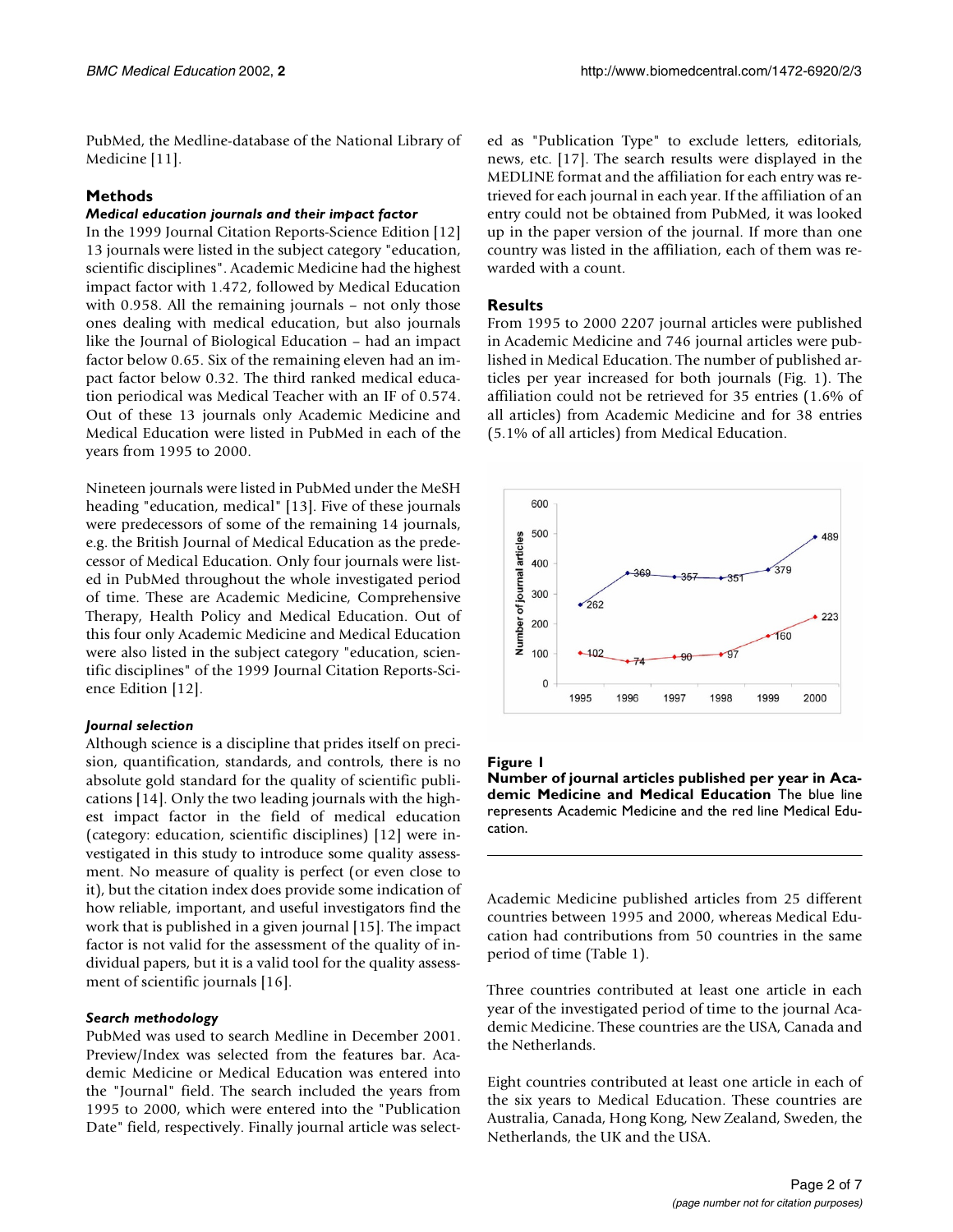|                          | 1995 | 1996 | 1997 | 1998 | 1999 | 2000 | 1995-2000 |
|--------------------------|------|------|------|------|------|------|-----------|
| Academic Medicine        | 12   |      |      | נ ו  | 12   | 10   | 25        |
| <b>Medical Education</b> | 31   | 23   |      | 21   | 24   | 22   | 50        |

|  |  | Table 1: Number of countries that contributed to each journal |  |  |  |  |
|--|--|---------------------------------------------------------------|--|--|--|--|
|--|--|---------------------------------------------------------------|--|--|--|--|



**Figure 2 The eight leading countries in Academic Medicine and their share in per cent**

Authors from the USA were responsible for 87.5% and their colleagues from Canada for 7.2% of all articles in Academic Medicine (Table 2, Fig. 2). In Medical Education authors from the United Kingdom, Australia, the USA, Canada and the Netherlands together contributed approximately 74% of all articles (Table 2, Fig. 3).

#### **Discussion**

In this investigation the geographical distribution of publications in the two leading medical education journals and the contribution of individual countries to both journals were studied. Authors from all over the world published articles in Medical Education and to a lesser extent in Academic Medicine, but both journals were dominated by authors from a few English-speaking countries with the exception of the Netherlands. Most of the articles in Academic Medicine were written by US and to a lesser extent Canadian researchers, whereas authors from the UK, Aus-



**Figure 3 The eight leading countries in Medical Education and their share in per cent**

tralia, Canada and the USA were the main contributors to Medical Education.

Recently Kremer et al. investigated the geographical distribution of publications in reproductive medicine [18]. They compared the number of publications in the two leading journals of this field and found that the UK was the most productive country in one journal and that the USA was the most productive country in the other as well as in both journals together. This is in accordance with our results that show the UK as the leading nation in Medical Education (42.6% of all articles), whereas authors from the United States were the most productive contributors to Academic Medicine (87.5%) and both journals together (68%).

It was reported that the proportion of authorship by investigators from U.S. institutions has declined for critical care research publications from 61% of all authors in 1990 to 41% in 1999 [7]. This is in contrast to our findings that the proportion of authorship by investigators from U.S. institutions remained fairly constant in both journals with minor fluctuations.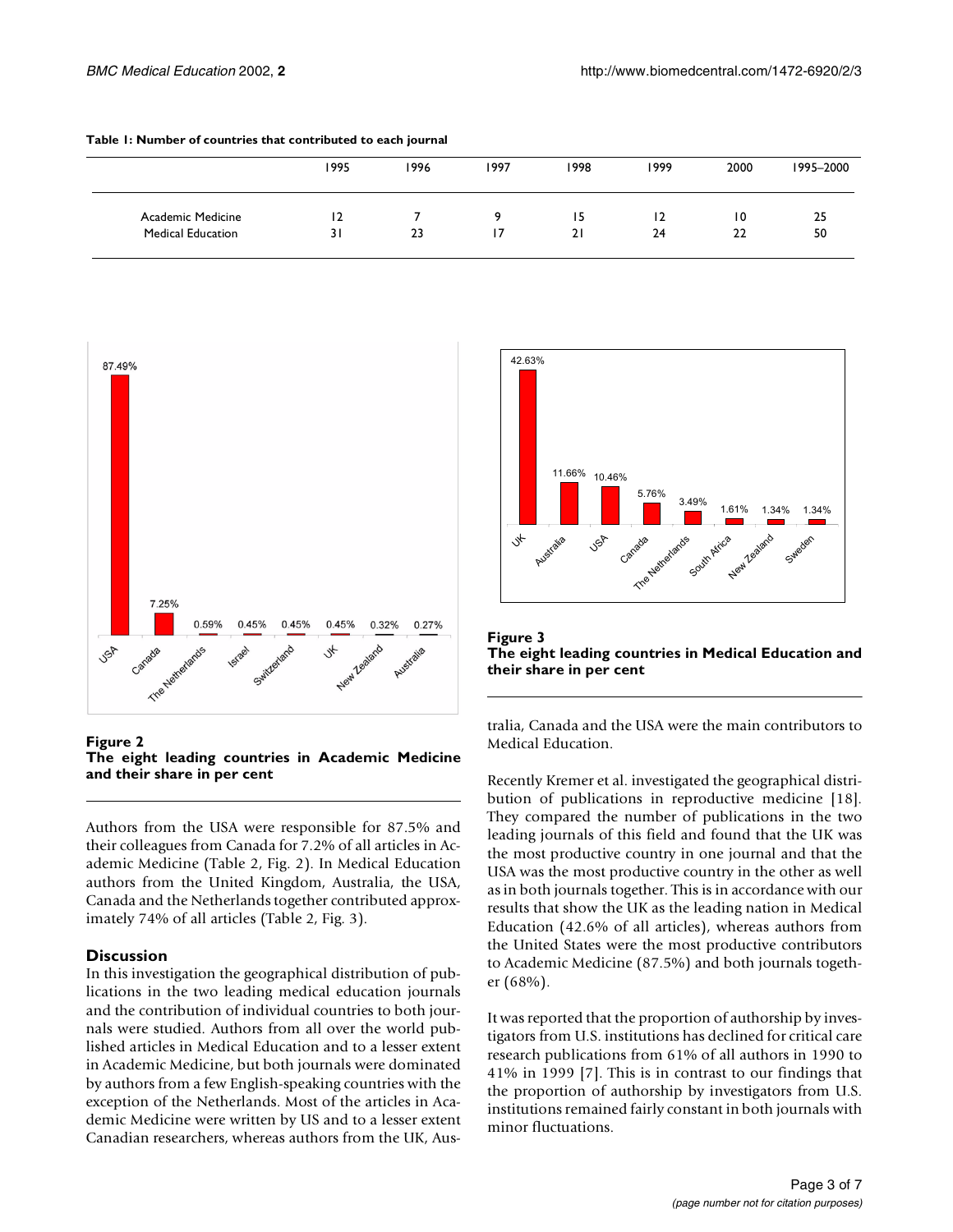|                          | <b>Academic Medicine</b>                                                                                                                                   | <b>Medical Education</b>                                                                                                                                                                                                                                                                                                                                    |
|--------------------------|------------------------------------------------------------------------------------------------------------------------------------------------------------|-------------------------------------------------------------------------------------------------------------------------------------------------------------------------------------------------------------------------------------------------------------------------------------------------------------------------------------------------------------|
| Total                    | 2207                                                                                                                                                       | 746                                                                                                                                                                                                                                                                                                                                                         |
| Affiliation not<br>found | 35 (1.59%)                                                                                                                                                 | 38 (5.09%)                                                                                                                                                                                                                                                                                                                                                  |
| Group 1: more            | USA: 1931 (87.49%)                                                                                                                                         | UK: 318 (42.63%)                                                                                                                                                                                                                                                                                                                                            |
| than 100                 | Canada: 160 (7.25%)                                                                                                                                        |                                                                                                                                                                                                                                                                                                                                                             |
| Group 2: 10-100          | The Netherlands: 13 (0.59%)<br>Israel: 10 (0.45%)<br>Switzerland: 10 (0.45%)<br>UK: 10 (0.45%)                                                             | Australia: 87 (11.66%)<br>USA: 78 (10.46%)<br>Canada: 43 (5.76%)<br>The Netherlands: 26 (3.49%)<br>South Africa: 12 (1.61%)<br>New Zealand: 10 (1.34%)<br>Sweden: 10 (1.34%)                                                                                                                                                                                |
| Group 3: 5-9             | New Zealand: 7 (0.32%)<br>Australia: 6 (0.27%)                                                                                                             | Germany: 9 (1.21%)<br>Israel: 9 (1.21%)<br>UAE: 9 (1.21%)<br>Hong Kong: 7 (0.94%)<br>Ireland: 7 (0.94%)<br>Japan: 7 (0.94%)<br>Denmark: 6 (0.80%)<br>Finland: 6 (0.80%)<br>Norway: 6 (0.80%)<br>Spain: 5 (0.67 %)                                                                                                                                           |
| Group 4: 2-4             | Germany: 3 (0.14%)<br>Saudi Arabia: 3 (0.14%)<br>Brazil: 2 (0.09%)<br>Italy: 2 (0.09%)<br>Singapore: 2 (0.09%)<br>Spain: 2 (0.09%)<br>Thailand: 2 (0.09%)  | Belgium: 4 (0.54%)<br>Egypt: 4 (0.54%)<br>Austria: 3 (0.40%)<br>Iran: 3 (0.40%)<br>Lebanon: 3 (0.40%)<br>Bahrain: 2 (0.27%)<br>Brazil: 2 (0.27%)<br>Hungary: 2 (0.27%)<br>Jordan: 2 (0.27%)<br>Kuwait: 2 (0.27%)<br>Malaysia: 2 (0.27%)<br>Mexico: 2 (0.27%)<br>Pakistan: 2 (0.27%)<br>Portugal: 2 (0.27%)<br>Slovenia: 2 (0.27%)<br>Switzerland: 2 (0.27%) |
| Group 5: I               | Argentina: I (0.05%)<br>Greece: I (0.05%)<br>Ireland: 1 (0.05%)<br>Japan: 1 (0.05%)<br>Malaysia: 1 (0.05%)<br>Poland: I (0.05%)<br>South Africa: I (0.05%) | China: 1 (0.13%)<br>Colombia: 1 (0.13%)<br>France: 1 (0.13%)<br>India: I (0.13%)<br>Italy: 1 (0.13%)<br>Nepal: 1 (0.13%)<br>Netherland Antilles: 1 (0.13%)                                                                                                                                                                                                  |

#### **Table 2: Number of journal articles from 1995–2000 per journal and for individual countries**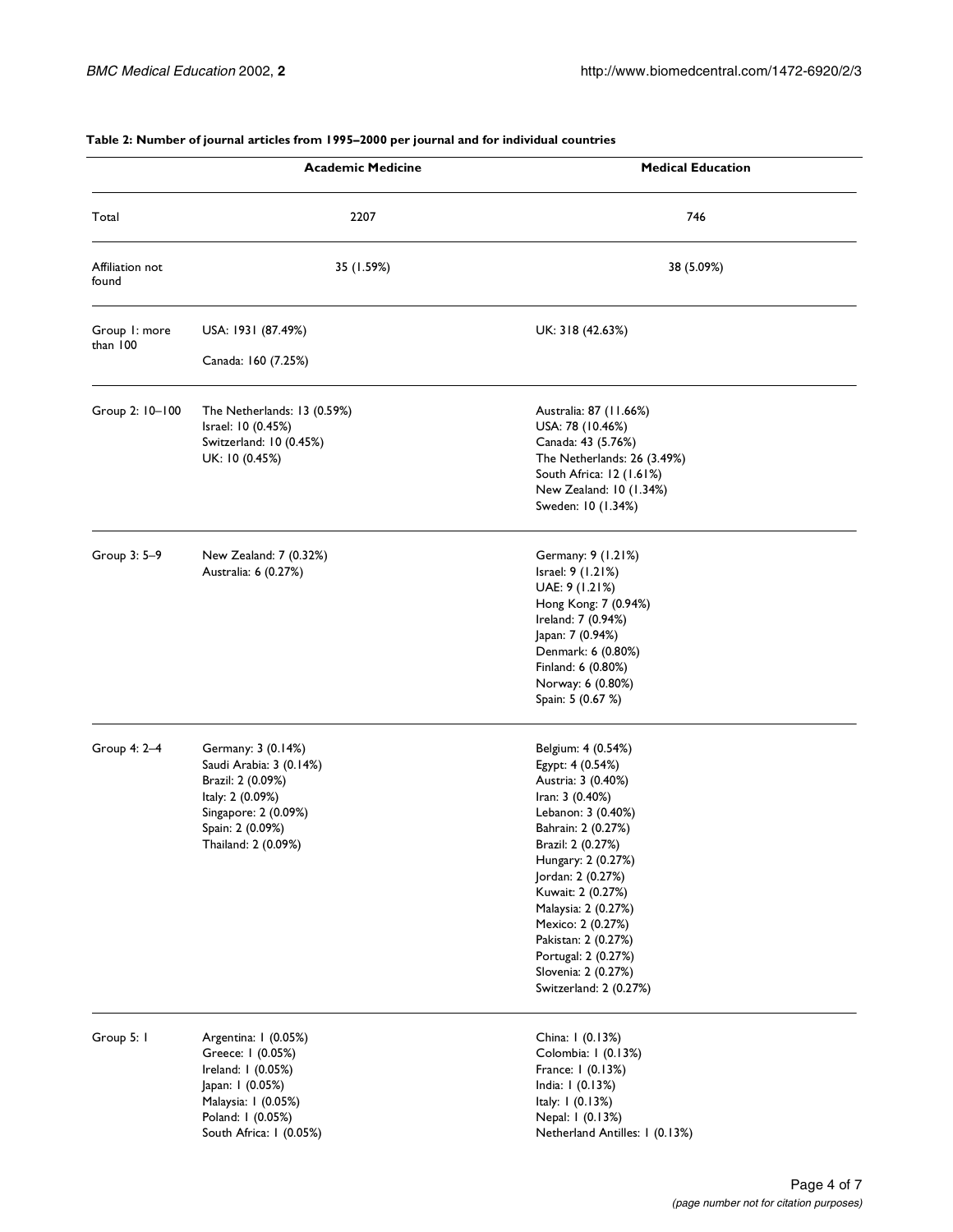| Sudan: 1 (0.05%)  | Nigeria: 1 (0.13%)      |  |
|-------------------|-------------------------|--|
| Sweden: I (0.05%) | Saudi Arabia: I (0.13%) |  |
| Turkey: 1 (0.05%) | Singapore: 1 (0.13%)    |  |
|                   | South Korea: 1 (0.13%)  |  |
|                   | Sudan: 1 (0.13%)        |  |
|                   | Syria: 1 (0.13%)        |  |
|                   | Thailand: 1 (0.13%)     |  |
|                   | Trinidad: 1 (0.13%)     |  |
|                   | Turkey: 1 (0.13%)       |  |
|                   |                         |  |

**Table 2: Number of journal articles from 1995–2000 per journal and for individual countries** *(Continued)*

The countries are separated in five groups according to the number of their publications in each journal in the period from 1995–2000. The percentage is given in brackets. The sum of all numbers may differ from the total number of articles, because some articles had authors from more than one country, and each country was rewarded with a count.

Our search method differed from the previously described method [1,2] of using the "Affiliation field" to enter country names for good reason. First, it was noted that spelling mistakes occur in Medline [19]. These could have an influence if the "Affiliation Field" would have been used to enter country names. When we look at the search strategy used in our study it seems unlikely that the results could have been affected by misspelling. The use of the "Affiliation field" is also limited by the fact, that the name of a country can be dropped from the affiliation if the publisher is located in the same country [20]. Further such a search strategy would be questionable because country names can appear in street names of other countries [20]. Therefore the use of the "Affiliation Field" was avoided right at the beginning and the affiliation for each single entry was retrieved from the MEDLINE format.

This study is limited by the fact that the affiliation in PubMed only includes the institutional affiliation and address of the first author [11]. Therefore some articles may have authors from more than one country, but only the country of the leading author was detected with the applied search strategy. To our surprise a few entries had two countries listed in their affiliation field. Hence some of the articles resulting from international cooperation were found. Besides it seems unlikely that this limitation had a significant influence on the results of this study when we consider the nature of most journal articles dealing with the topic of medical education.

Further we have to remind us that publications about medical education are not only found in journals dedicated to this field, but also in other journals, e.g. general and internal medicine journals. Also contributions about the education in special fields can regularly be found in specialty journals, for example articles about the teaching of anatomy in the Journal of Anatomy. Moreover some countries have journals of medical education in their own language, e.g. the German "Medizinische Ausbildung", which are often not indexed in Medline and are not evaluated for their impact factor by the Institute of Scientific Information. Some journals are included in other international databases but not in Medline. Furthermore it should be emphasized that many research papers originating from developing world countries and from non-English speaking countries are published in reputable peer-reviewed local or regional journals that are not listed in Medline. What makes things worse is that the already low representation of these journals in Medline is further vanishing, e.g. it is known that there is a progressive disappearance of Latin American journals from Medline [4]. On the other hand researchers striving for the broadest possible exposure and recognition of their work generally prefer to publish their findings in highly cited, international journals [5]. For biomedical disciplines these "highly cited, international" journals are probably those which are covered by Medline [5].

As emphasized by its editor [21], Medical Education is the official journal of the World Federation for Medical Education and has therefore an important international role. In contrast, Academic Medicine is the official journal of the Association of American Medical Colleges. Hence the organizations represented by both journals could explain the difference in the number of contributing countries and the domination of Academic Medicine by North American authors, especially when remembering that journals which represent a national society tend to publish to a certain extent more papers coming from the country of origin of the journal itself than from elsewhere [9].

British authors were the main contributors to the UKbased Medical Education. This is in accordance with previous results from the field of gastroenterology and hepatology showing that a large proportion of papers originating from the UK appeared in British journals [9]. The reasons for this observation remain to be elucidated. One could argue, that a journal is more likely to accept manuscripts submitted from within the country of its own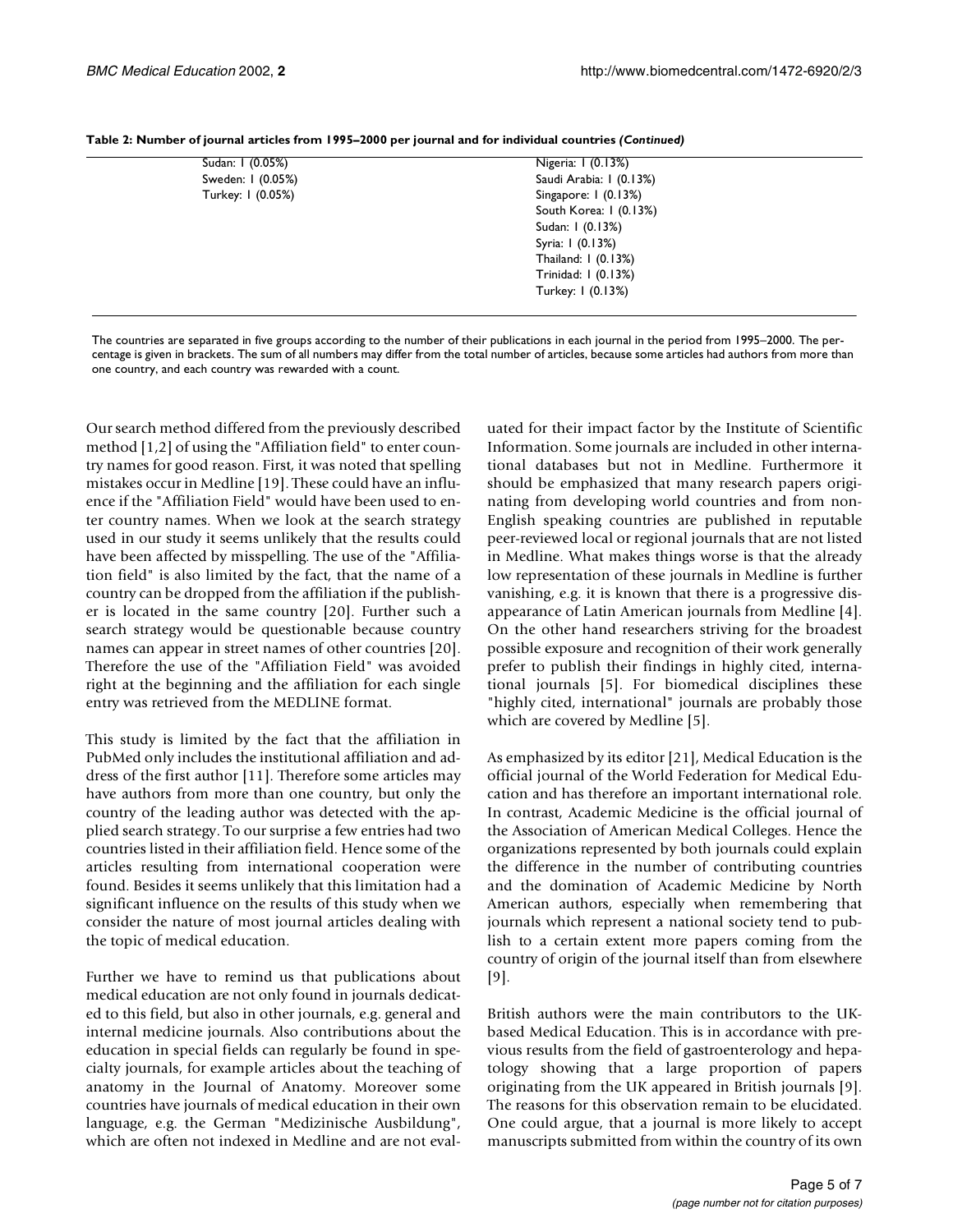origin. But as stated before [9] the 'equal opportunity' policy and the scientific rigor of these journals can't be questioned. Further there is data from a major British medical journal showing that the acceptance rate for submitted manuscripts from the different parts of the world was approximately the same, while the number of submissions from the UK was around fifteen times as high as the numbers from Africa, Asia, South and Central America combined [22]. Accordingly a lower number of submissions from the developing world could be a reason for the geographical distribution in the two investigated journals. On the other hand, an investigation assessing if US reviewers/ non-US reviewers evaluated manuscripts differently, depending on whether the manuscripts were submitted from outside the USA or from the USA, showed that reviewers from the USA and outside the USA evaluated non-US papers similarly and evaluated papers submitted by US authors more favorably, with US reviewers having a significant preference for US papers [23]. This would indicate that a selection bias must not be ruled out. In the case of Academic Medicine and Medical Education we can only speculate, because the 'native' versus 'foreign' manuscript submission/acceptance rates of these two journals are not known to us. Further we do not know the quality of the submitted manuscripts. The only information available is that Medical Education published around 29% of unsolicited papers in 2000 [24].

In a recent survey investigators in the less developed world were asked what complicated publication in US or European based journals [25]. They repeatedly referred to the same topics. English as a language barrier constitutes a huge problem [25]. Further the capability of selecting the right journal has an influence. It was stated that some researchers were unfamiliar with the range of journals open to them [25]. Therefore manuscripts that are not accepted for publication in one of the internationally known general medical journals like the BMJ or JAMA, are frequently send to local periodicals while overlooking the speciality journals [25]. In the case of medical education this would suggest that papers are only send to general medical journals while researchers are not aware of the speciality journals in this field like Academic Medicine. But we have to be cautious with this argument, because some researchers deliberately publish their work in the local journals to reach the audience in their home country. If they would publish their paper in an international journal, it could happen that their results never reach the majority of medical professionals in their home country for the same reasons like the language barrier and also scarce library resources. Some journals have supplied evidence against the perception of an editorial bias against work submitted from the developing world. But there seems to be something true about the argument that to secure the maximum number of subscribers who can afford to pay an annual subscription, as well as increasingly discriminating advertisers, journals always have to work hard to appeal to the developed world audience [25]. Therefore the filling of scarce pages with research from the developing world makes no commercial sense and publishers are unlikely to support editors who take their journals in such a direction [25]. This hindrance should be swept away by the appearance of e-journals like the BioMed Central periodicals, which theoretically have no page limitations.

Providing free access to journals for the poorer countries in the world [26] may help to solve some of the other problems. For example developing world researchers, which are not aware of the variety of journals open to their research, have now a possibility to inform themselves. The opportunity of submitting a manuscript via the Internet excludes possible obstacles caused by poor postal services. Further journals should try to remove remaining doubts about their manuscript selection process. This could be achieved by publishing the acceptance and submission rates for each region of the world. The inclusion of more investigators from the developing world on the editorial boards should also be considered [25]. Additionally, researchers from the developing world should be encouraged to submit more of their research to the leading international medical journals.

## **Conclusions**

The geographical distribution of publications in the two leading medical education journals was investigated. Authors from all over the world published articles in Medical Education and to a lesser extent in Academic Medicine. But while there is a wide distribution of the contributing countries, both journals are dominated by authors from a few English-speaking countries with the exception of the Netherlands.

This study is to the best of our knowledge the first that provides some facts for a discussion about the engagement of single countries on the topic of medical education measured by the amount of their contribution to these two journals.

## **Competing interests**

None declared

## **Authors' contributions**

OT designed and carried out the study. He performed the analysis and interpretation of the data and wrote this article.

## **References**

- 1. [Hefler L, Tempfer C, Kainz C:](http://www.ncbi.nlm.nih.gov/entrez/query.fcgi?cmd=Retrieve&db=PubMed&dopt=Abstract&list_uids=10359422) **Geography of biomedical publications in the European Union, 1990–1998.** *Lancet* 1999, **353:**1856
- 2. [Thompson DF:](http://www.ncbi.nlm.nih.gov/entrez/query.fcgi?cmd=Retrieve&db=PubMed&dopt=Abstract&list_uids=10075537) **Geography of U.S. biomedical publications, 1990 to 1997.** *N Engl J Med* 1999, **340:**817-818